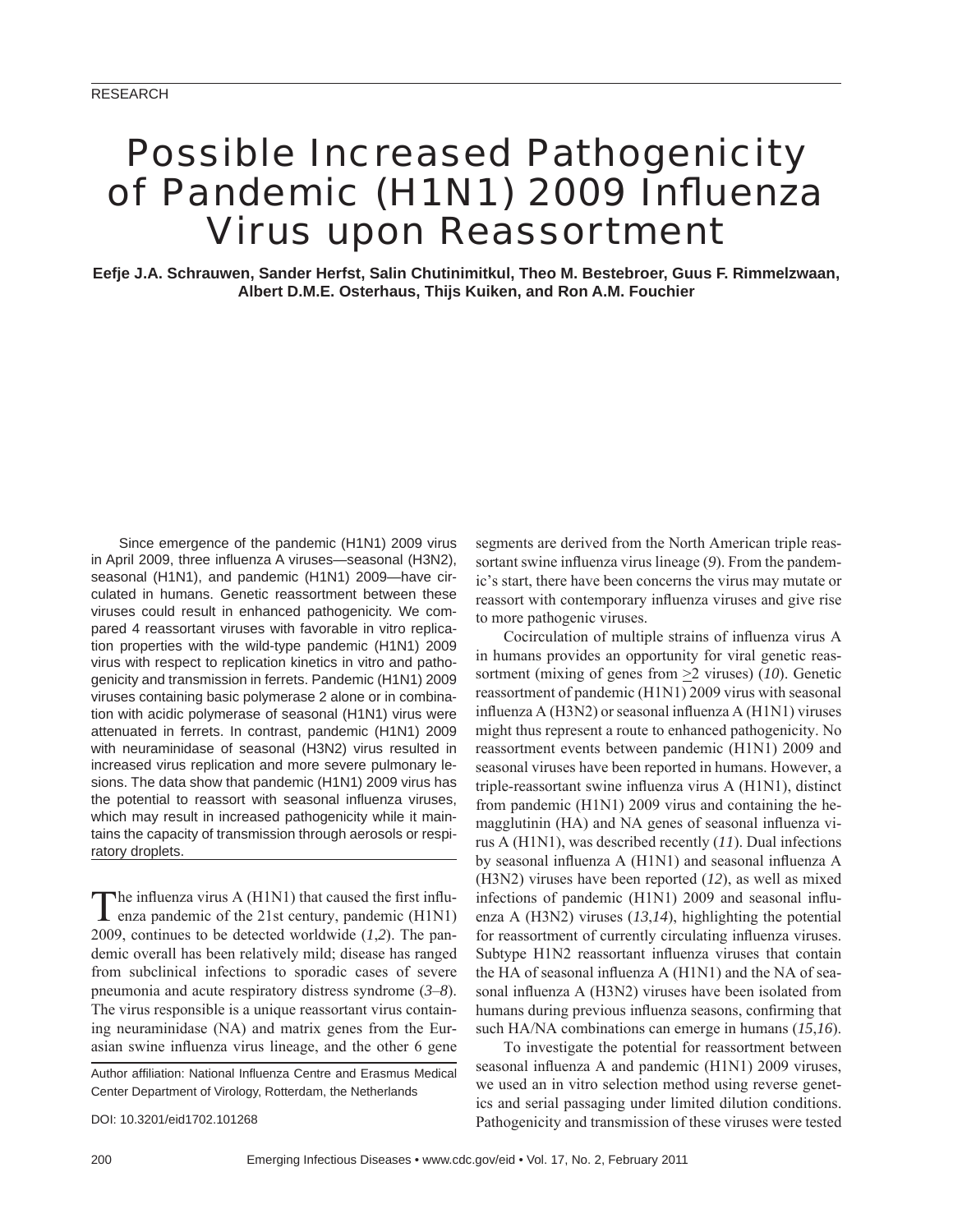by using a ferret model. We report here the identification of 4 reassortants with different gene constellations.

#### **Materials and Methods**

## **Cells and Viruses**

MDCK cells were cultured in Eagle minimum essential medium as described (17). Influenza virus A/ Netherlands/ $602/2009$  was isolated from the first patient with pandemic (H1N1) 2009 virus infection in the Netherlands (18). Influenza virus A/Netherlands/213/2003 (seasonal influenza A  $[H3N2]$ ) and influenza virus A/ Netherlands/26/2007 (seasonal influenza A [H1N1]) were isolated from patients during epidemics in the Netherlands. After these viruses were passaged in MDCK cells 2×, all 8 gene segments were amplified by reverse transcription– PCR, cloned in a modified version of the bidirectional reverse genetics plasmid pHW2000 (*19*,*20*), and subsequently used to generate recombinant virus by reverse genetics as described elsewhere (*19*).

#### **Generation of the Reassortant Viruses**

Mixtures of reassortant viruses were generated in 293T cells by using reverse genetics, by co-transfecting 8 plasmids that encode the pandemic (H1N1) 2009 virus genome together with 7 plasmids encoding the seasonal influenza A  $(H3N2)$  or seasonal influenza A  $(H1N1)$  virus genome. We omitted HA of the seasonal viruses to ensure that only reassortants containing the pandemic (H1N1) 2009 virus HA could arise, against which a large proportion of the human population is still immunologically naïve (*21*). The 293Tcell supernatants were passaged in quadruplicate under limiting dilution conditions by using 10-fold serial dilutions in MDCK cells  $3 \times$  to enable selective outgrowth of viruses with high in vitro replication rates. After 3 passages, the genome composition of these viruses was determined by sequencing with conserved primers targeting noncoding regions of each gene segment. Reverse genetics was also used to produce specific reassortant viruses (pandemic [H1N1] 2009–seasonal influenza A [H1N1] basic polymerase [PB] 2, pandemic [H1N1] 2009–seasonal influenza A [H1N1] PB2 acidic polymerase [PA], pandemic [H1N1] 2009–seasonal influenza A [H3N2] NA, and pandemic [H1N1] 2009–seasonal influenza A [H3N2] NAPB1) by transfection of 293T cells and subsequent virus propagation in MDCK cells.

#### **In Vitro Characterization of Viruses**

Multicycle replication curves were generated by injecting MDCK cells at a multiplicity of infection of 0.01 50% tissue culture infective dose (TCID $_{50}$ ) per cell in 2-fold (*17*). Virus titers from samples of inoculated MDCK cells, as well as nasal and throat swabs or homogenized tissue samples from inoculated ferrets, were determined by endpoint titration in MDCK cells, as described (*22*).

## **Ferret Experiments**

All animal studies were approved by an independent animal ethics committee. Experiments were performed under animal BioSafety Level 3+ conditions. The ferret model to test pathogenicity and transmission of pandemic (H1N1) 2009 virus was described previously (*17*,*18*). To study pathogenicity, 5 groups of 6 influenza virus–seronegative female ferrets (*Mustella putorius furo*) were inoculated intranasally with  $10^6$  TCID<sub>50</sub> of wild-type pandemic (H1N1) 2009 virus, or the reassortant viruses pandemic (H1N1) 2009-seasonal influenza A (H1N1) PB2, pandemic (H1N1) 2009–seasonal influenza A (H1N1) PB2PA, pandemic (H1N1) 2009–seasonal influenza A (H3N2) NA, and pandemic (H1N1) 2009–seasonal influenza A (H3N2) NAPB1, divided between both nostrils  $(2 \times 250 \text{ µL})$ . In the transmission experiment, 4 female ferrets for wildtype pandemic (H1N1) 2009 virus and 2 ferrets for each reassortant virus were individually housed in transmission cages and inoculated intranasally with  $10^6$  TCID<sub>50</sub> of virus divided between both nostrils  $(2 \times 250 \mu L)$ . Animal daily weights were used as an indicator of disease.

#### **Immunohistochemistry and Histopathology**

Immunohistochemical testing and pathologic examination were performed by using lungs of inoculated ferrets. For each virus, 3 ferrets were euthanized at 3 and 7 days postinoculation (dpi) by exsanguination. Necropsies and tissue sampling were performed according to standard protocol. After fixation in 10% neutral-buffered formalin and embedding in paraffin, samples were sectioned at  $4 \mu m$ and stained with an immunohistochemical method by using a mouse monoclonal antibody against the nucleoprotein of influenza virus A (23). Influenza virus antigen expression in lung sections was scored for bronchial surface epithelium, bronchial submucosal gland epithelium, bronchiolar epithelium, alveolar type I pneumocytes, and alveolar type II pneumocytes. Scoring was categorized as 0, no positive cells; 1, few positive cells; 2, moderate number of positive cells; and 3, many positive cells. Serial lung sections were stained with hematoxylin and eosin for detection and description of pathologic changes. Samples were scored for influenza virus–associated inflammation in bronchi (bronchitis), bronchial submucosal glands (bronchoadenitis), bronchioles (bronchiolitis), and alveoli (alveolitis). Scoring of severity of inflammation was 0, no inflammation; 1, mild inflammation; 2, moderate inflammation; and 3, marked inflammation. Researchers who examined the sections had no knowledge of the identity of the ferrets.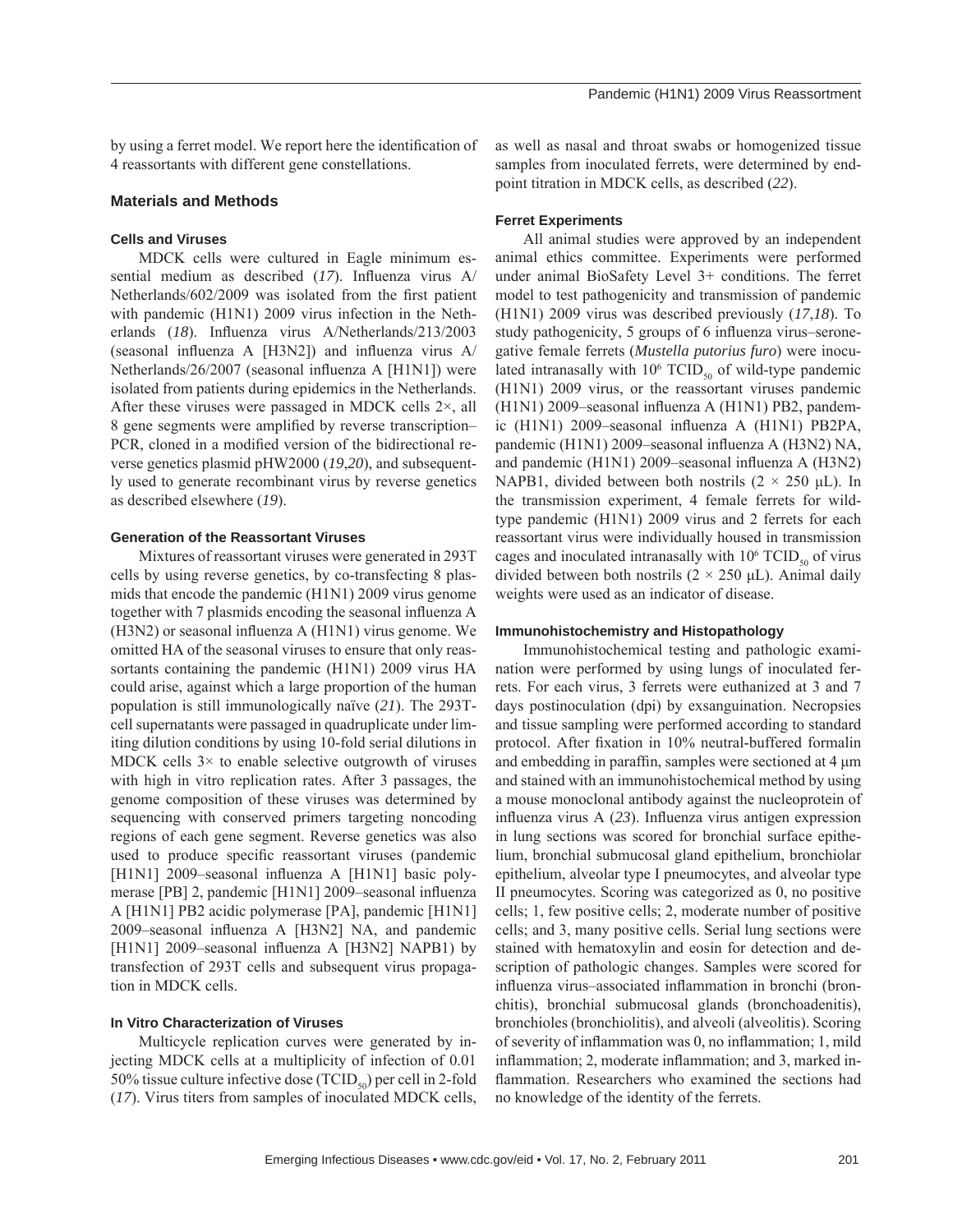### **Results**

#### **In Vitro Selection of Reassortants**

The proportion of gene segments 1–8 (except HA) analyzed was ≈60%, 60%, 65%, 90%, 95%, 100%, and 100%, respectively. Minor virus variants were not detected. No point mutations were observed in the proportions of the genome analyzed. Upon pandemic (H1N1) 2009–seasonal influenza  $A$  (H1N1) transfection and passaging, 3 reassortants contained the PB2 gene of seasonal influenza virus A (H1N1), 2 of which had also incorporated the seasonal (H1N1) PA gene. All 4 pandemic (H1N1) 2009–seasonal influenza A (H3N2) virus reassortants had the NA gene of seasonal influenza A (H3N2), and 3 of 4 reassortants also incorporated the seasonal influenza A (H3N2) PB1 gene (Table 1).

## **In Vitro Characterization of Pandemic (H1N1) 2009–** Seasonal Influenza A (H1N1) and Pandemic (H1N1) **2009–Seasonal Infl uenza A (H3N2) Reassortants**

The replication kinetics of pandemic (H1N1) 2009– seasonal influenza A (H1N1) PB2 and pandemic (H1N1) 2009–seasonal influenza A (H1N1) PB2PA were similar to those of wild-type pandemic (H1N1) 2009 virus, and the pandemic (H1N1) 2009–seasonal influenza A (H3N2) NA and pandemic  $(H1N1)$  2009–seasonal influenza A  $(H3N2)$ NAPB1 reassortant viruses displayed slightly higher virus titers at 24 and/or 48 h after inoculation, with a maximum difference in virus titer of 1.0  $log_{10}$  TCID<sub>50</sub> (Figure 1). The fact that each reassortant virus replicated at least at the same rate as the wild-type pandemic (H1N1) 2009 virus agrees with results from the in vitro selection experiment described above.

## **Pathogenicity of the Reassortant Viruses in Ferrets**

The mean maximum weight loss was 7% for animals inoculated with the pandemic (H1N1) 2009 virus. Animals inoculated with pandemic (H1N1) 2009–seasonal influenza A (H1N1) PB2PA, pandemic (H1N1) 2009–seasonal influenza A (H1N1) PB2, pandemic (H1N1) 2009–seasonal influenza A (H3N2) NAPB1 and pandemic (H1N1)



Figure 1. Replication of wild-type and reassortant pandemic (H1N1) 2009 viruses in MDCK cells. MDCK cells were injected in duplicate with 0.01 50% tissue culture infective dose (TCID $_{50}$ ) per cell of each virus: black, wild-type pandemic (H1N1) 2009; red, reassortant pandemic (H1N1) 2009–seasonal influenza (H1N1) basic polymerase (PB) 2 acidic polymerase; blue, reassortant pandemic (H1N1) 2009–seasonal influenza (H1N1) PB2; green, reassortant pandemic (H1N1) 2009–seasonal influenza (H3N2) PB1 neuraminidase (NA); orange, reassortant pandemic (H1N1)– seasonal influenza (H3N2) NA. Supernatant samples were harvested 6, 12, 24 and 48 h after injection. Supernatant samples were titrated in MDCK cells. Geometric mean titers and standard deviation were calculated from 2 independent experiments.

2009–seasonal influenza A (H3N2) NA had a maximum weight loss of 4%, 2%, 2%, and 6%, respectively (data not shown).

Nose and throat swabs were collected daily, and virus titers were determined. Infectious virus shedding continued until 6–7 days dpi from noses (Figure 2, panels A and C) and throats (Figure 2, panels B and D) of most inoculated animals. Total virus shedding from the nose, as calculated from the area under the curve for ferrets in the experiment for 7 days  $(n = 3)$ , was significantly lower in animals inoculated with the pandemic  $(H1N1)$  2009–seasonal influenza A (H1N1) PB2 reassortant virus ( $p = 0.003$  by *t* test) and significantly higher in the animals inoculated with the pan-

| Table 1. Predominant virus genome composition upon in vitro selection of mixtures of pandemic (H1N1) 2009–seasonal (H1N1) and |     |                 |    |    |     |           |  |    |
|-------------------------------------------------------------------------------------------------------------------------------|-----|-----------------|----|----|-----|-----------|--|----|
| pandemic (H1N1)-seasonal (H3N2) influenza virus reassortants*                                                                 |     |                 |    |    |     |           |  |    |
| Replicates                                                                                                                    | PB2 | PR <sub>1</sub> | PA | HA | NP. | <b>NA</b> |  | NS |

| Replicates                             | PB2             | PB1 | PА              | ΗA              | NΡ              | NΑ              | M               | NS.             |
|----------------------------------------|-----------------|-----|-----------------|-----------------|-----------------|-----------------|-----------------|-----------------|
| Pandemic (H1N1) 2009-seasonal (H1N1) 1 | sH <sub>1</sub> | pH1 | sH <sub>1</sub> | pH <sub>1</sub> | pH1             | pH1             | pH1             | pH <sub>1</sub> |
| Pandemic (H1N1) 2009-seasonal (H1N1) 2 | sH <sub>1</sub> | pH1 | sH <sub>1</sub> | pH1             | pH <sub>1</sub> | pH1             | pH <sub>1</sub> | pH <sub>1</sub> |
| Pandemic (H1N1) 2009-seasonal (H1N1) 3 | sH1             | pH1 | pH1             | pH1             | pH <sub>1</sub> | pH <sub>1</sub> | pH1             | pH <sub>1</sub> |
| Pandemic (H1N1) 2009-seasonal (H1N1) 4 | pH1             | pH1 | pH1             | pH1             | pH <sub>1</sub> | pH1             | pH <sub>1</sub> | pH <sub>1</sub> |
| Pandemic (H1N1) 2009-seasonal (H3N2) 1 | pH1             | sH3 | pH1             | pH1             | pH1             | sH3             | pH <sub>1</sub> | pH <sub>1</sub> |
| Pandemic (H1N1) 2009-seasonal (H3N2) 2 | pH1             | pH1 | pH1             | pH1             | pH1             | sH3             | pH1             | pH <sub>1</sub> |
| Pandemic (H1N1) 2009-seasonal (H3N2) 3 | pH1             | sH3 | pH1             | pH1             | pH1             | sH3             | pH1             | pH <sub>1</sub> |
| Pandemic (H1N1) 2009-seasonal (H3N2) 4 | pH1             | sH3 | pH1             | pH1             | pH1             | sH <sub>3</sub> | pH1             | pH <sub>1</sub> |

\*PB, basic polymerase; PA, acidic polymerase; HA, hemagglutinin; NP, nucleoprotein; NA, neuraminidase; M, matrix; NS, nonstructural; sH1, seasonal influenza A virus (H1N1); pH1, pandemic (H1N1) 2009 virus; sH3, seasonal influenza A (H3N2) virus.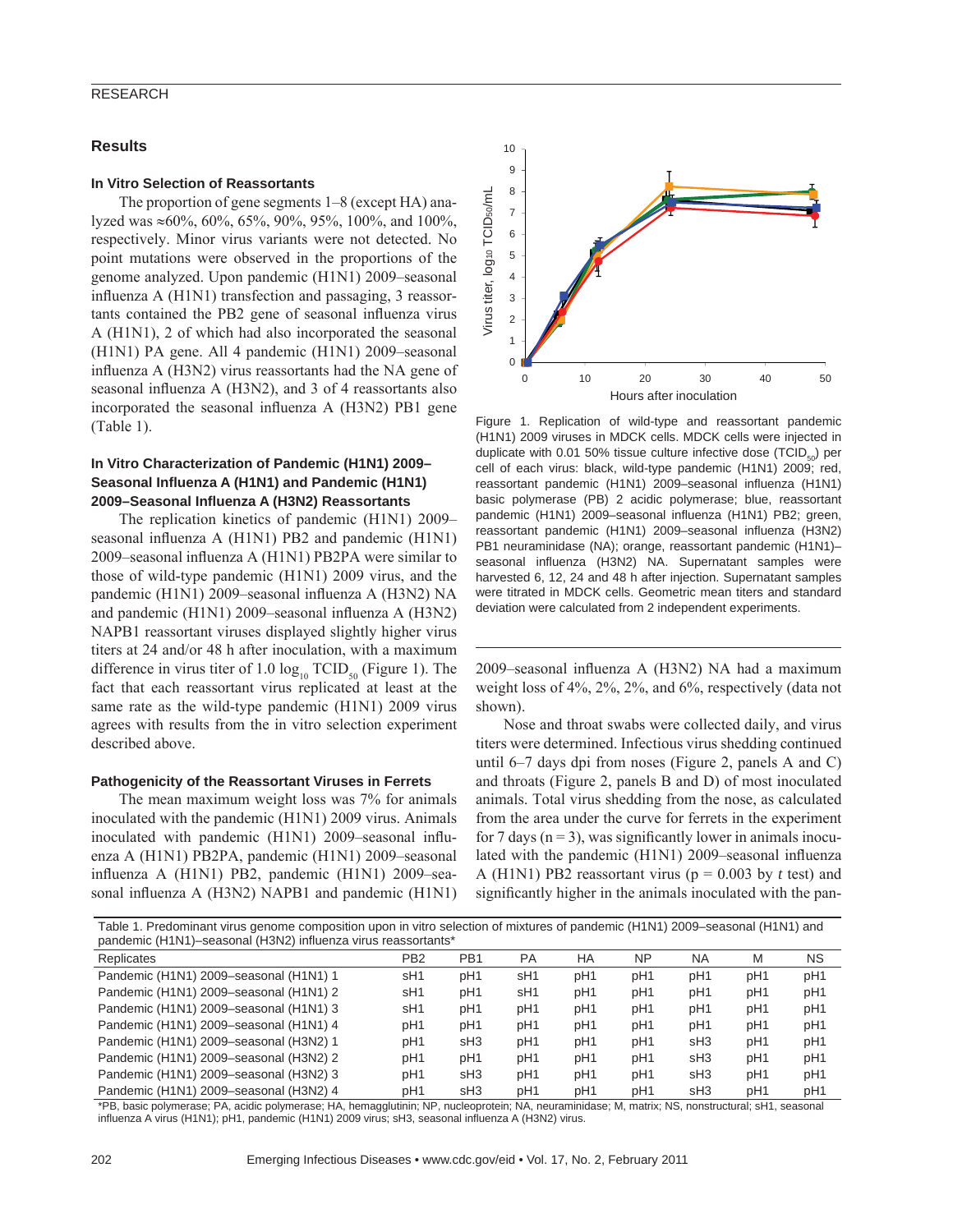

Figure 2. Virus shedding from the nose and throat of ferrets inoculated with wild-type and reassortant pandemic (H1N1) 2009 viruses. Virus shedding from nose (A, C) and throat (B, D) is shown for pandemic (H1N1) 2009–seasonal influenza (H1N1) (A, B) and pandemic (H1N1) 2009–seasonal influenza (H3N2) (C, D) reassortant viruses. Black, wild-type pandemic (H1N1) 2009; red, pandemic (H1N1) 2009–seasonal influenza (H1N1) basic polymerase (PB) 2 acidic polymerase; blue, pandemic (H1N1) 2009–seasonal influenza (H1N1) PB2; green, pandemic (H1N1) 2009–seasonal influenza (H3N2) PB1 neuraminidase (NA); orange, pandemic (H1N1)–seasonal influenza (H3N2) NA. Geometric mean titers are shown; error bars indicate SD. The lower limit of detection is 0.5 log<sub>10</sub> 50% tissue culture infective dose/mL (TCID<sub>50</sub>/mL). After day 3, only 3 animals remained in each group.

demic (H1N1) 2009–seasonal influenza virus A (H3N2) NA ( $p = 0.023$  by *t* test), than in animals inoculated with wild-type pandemic (H1N1) 2009 virus. Total virus shedding from the throat, as calculated from the area under the curve for ferrets in the experiment for 7 days, was not significantly different between the groups of ferrets.

At 3 and 7 dpi, 3 ferrets from each group were euthanized, and samples from nasal turbinates, trachea, and lungs were collected for virologic examination. At 7 dpi, virus was undetectable or detected at only very low levels in these samples from all groups of ferrets. At 3 dpi, no virus or relatively low virus titers were detected in the lungs and trachea respectively, of ferrets inoculated with pandemic  $(H1N1)$  2009–seasonal influenza A  $(H1N1)$ reassortant viruses (Figure 3, panels A and B), and titers in the nasal turbinates were similar to those for wild-type pandemic (H1N1) 2009 virus (Figure 3, panel C). These data indicate that both pandemic (H1N1) 2009–seasonal influenza  $A$  (H1N1) viruses were attenuated with respect to replication in the lower respiratory tract of ferrets.

At 3 dpi, virus was detected in the lungs, trachea, and nasal turbinates of ferrets inoculated with pandemic (H1N1) 2009–seasonal influenza A (H3N2) NAPB1 and pandemic  $(H1N1)$  2009–seasonal influenza A  $(H3N2)$  NA viruses at approximately the same levels as upon inoculation with wild-type pandemic (H1N1) 2009 virus (Figure 3, panels D–F). Virus titers detected in the lungs and trachea of animals inoculated with pandemic (H1N1)–seasonal influenza virus A (H3N2) NA at 3 dpi were  $1.0 \log_{10} TCID_{50}$  higher than those in animals inoculated with wild-type pandemic  $(H1N1)$  2009 virus (not statistically significant). These data indicate that both pandemic  $(H1N1)$  2009–seasonal influenza A (H3N2) viruses tested were not attenuated in ferrets. If anything, shedding of pandemic (H1N1)–seasonal influenza A  $(H3N2)$  NA virus from the nose (Figure 2, panel C), lungs (Figure 3, panel D), and trachea (Figure 3, panel E) was higher than shedding of wild-type pandemic (H1N1) 2009 virus.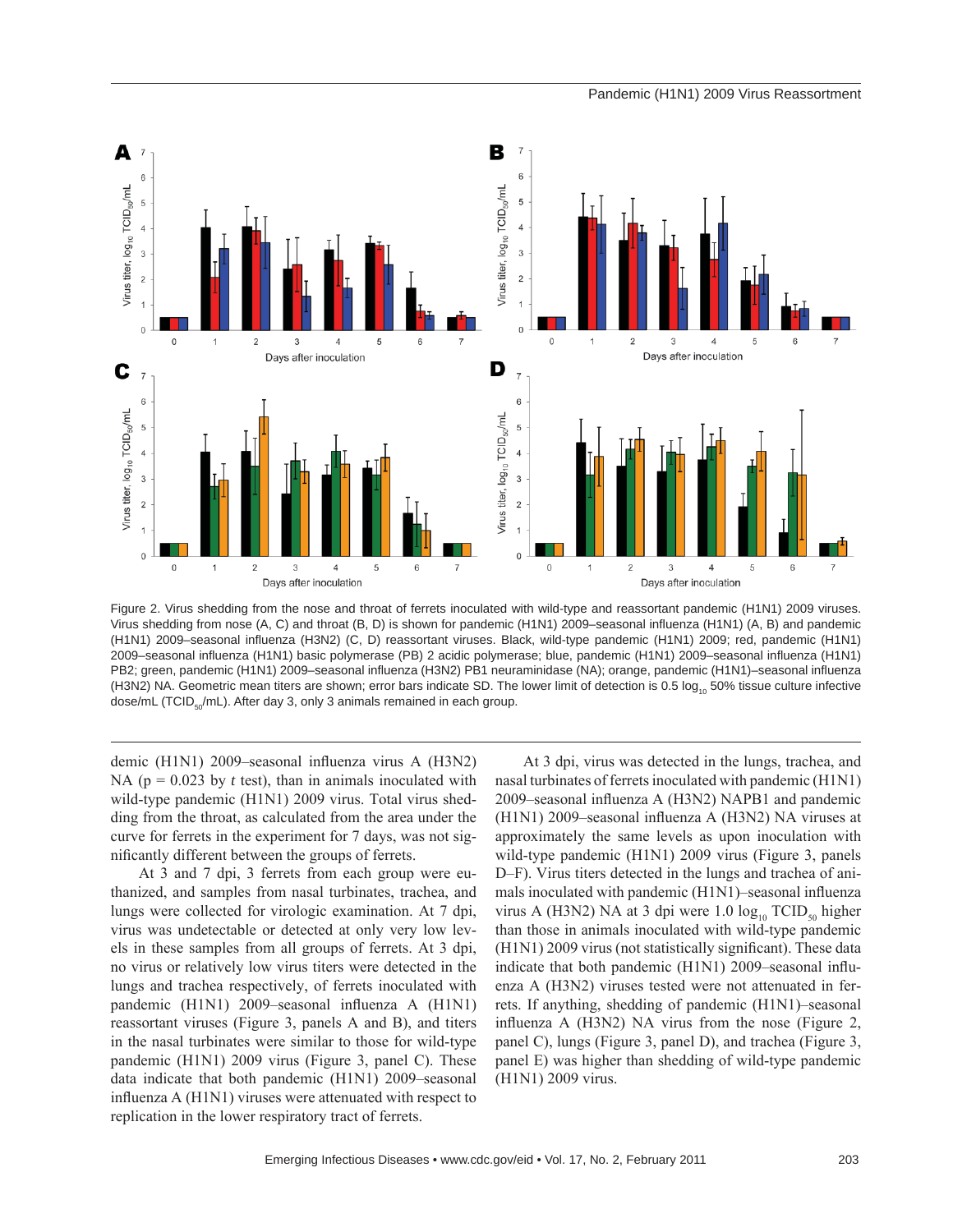

Figure 3. Virus detection in respiratory tissues of ferrets inoculated with wild-type and reassortant pandemic (H1N1) 2009 viruses. Virus detection in lungs (A, D), trachea (B, E), and nasal turbinates (C, F) is shown for pandemic (H1N1) 2009–seasonal influenza (H1N1) (A–C) and pandemic (H1N1) 2009–seasonal influenza (H3N2) (D–F) reassortant viruses. Black, wild-type pandemic (H1N1) 2009; red, pandemic (H1N1) 2009–seasonal influenza (H1N1) basic polymerase (PB) 2 acidic polymerase; blue, pandemic (H1N1) 2009–seasonal influenza (H1N1) PB2; green, pandemic (H1N1) 2009–seasonal influenza (H3N2) PB1 neuraminidase (NA); orange, pandemic (H1N1)– seasonal influenza (H3N2) NA. Three ferrets of each group were euthanized at 3 and 7 days postinoculation. Geometric mean titers are shown; error bars indicate SD. The lower limit of detection is 0.5  $log_{10}$  50% tissue culture infective dose/mL (TCID<sub>50</sub>/mL).

## **Pathologic Changes in the Respiratory Tract of Ferrets Inoculated with Pandemic (H1N1) 2009 and Reassortant Viruses**

At 7 dpi, virus antigen expression was undetectable in lung tissue of any of the euthanized ferrets, and lesions were absent or resolving. At 3 dpi, neither viral antigen expression nor lesions were detected in lungs of ferrets inoculated with pandemic  $(H1N1)$  2009–seasonal influenza A  $(H1N1)$ PB2. Only 1 of 3 ferrets inoculated with pandemic (H1N1) 2009 had scant virus antigen expression and mild associated lesions in bronchial submucosal glands and bronchioles at 3 dpi (Table 2, Figure 4). In contrast, all 3 ferrets inoculated with pandemic (H1N1) 2009–seasonal influenza A (H3N2) NA had moderate to abundant virus antigen expression in bronchial submucosal glands, bronchioles, or both, associated with moderate to marked inflammation (Table 2, Figure 4). Virus antigen expression and associated lesions in the lungs of ferrets inoculated with pandemic (H1N1) 2009–seasonal influenza A (H3N2) PB1NA were intermediate between those of wild-type pandemic (H1N1) 2009 and pandemic (H1N1)–seasonal influenza A (H3N2) NA (Table 2).

Cell types in which virus antigen expression was detected were ciliated epithelial cells of bronchi, epithelial cells of bronchial submucosal glands, ciliated and nonciliated cells of bronchioles, and both squamous and cuboidal epithelial cells (interpreted as type I and type II pneumocytes, respectively) of alveoli (Figure 4). Virus antigen expression was also seen in desquamated epithelial cells and cell debris in lumina of above tissues.

Lesions associated with virus antigen expression can be categorized as acute, focal or multifocal, necrotizing bronchitis, bronchoadenitis, bronchiolitis, and alveolitis. These lesions were characterized by degeneration and necrosis of epithelial cells, infiltration of the affected tissues and their lumina by many neutrophils and few eosinophils, and exudation of edema fluid and fibrin into tissue lumina.

## **Transmission of Reassortant Viruses in Ferrets**

Transmission of pandemic (H1N1) 2009 and reassortant influenza viruses through aerosol or respiratory droplets was tested in the ferret model. Ferrets in groups of 4 for pandemic (H1N1) 2009 virus and 2 for the reassortant viruses were inoculated intranasally with  $10^6$  TCID<sub>50</sub> of virus. At 1 dpi, an uninfected ferret was placed in a cage adjacent to each inoculated ferret. All viruses were transmitted from the inoculated to the uninfected ferrets in 4/4 ferrets for pandemic (H1N1) 2009 virus and 2/2 ferrets for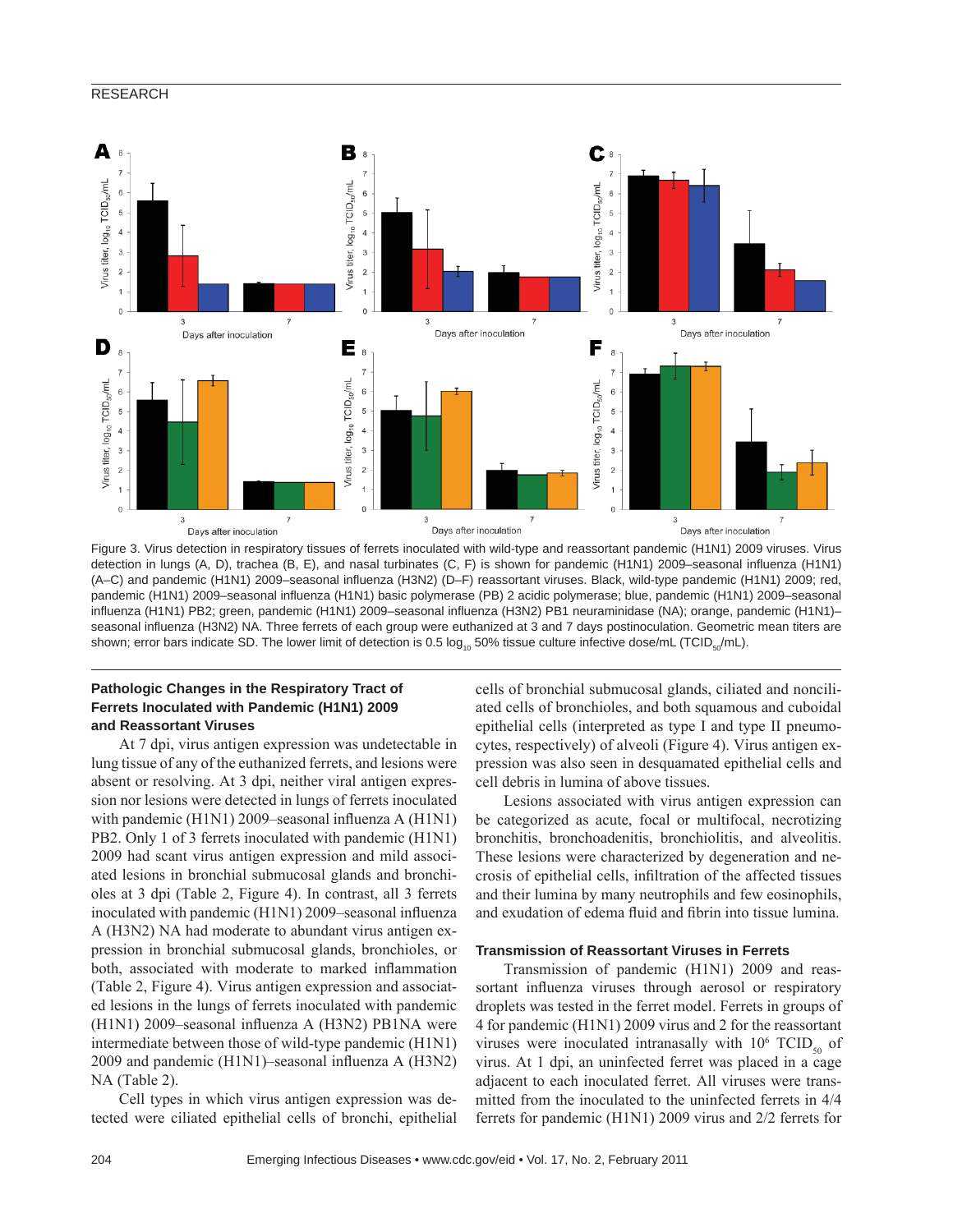|                                                           | Cumulative score per tissue            |         |                                    |         |                                  |         |                        |         |
|-----------------------------------------------------------|----------------------------------------|---------|------------------------------------|---------|----------------------------------|---------|------------------------|---------|
|                                                           | <b>Bronchial surface</b><br>epithelium |         | Bronchial submucosal<br>epithelium |         | <b>Bronchiolar</b><br>epithelium |         | Alveolar<br>epithelium |         |
| <b>Virus</b>                                              | <b>IHC</b>                             | H&E     | <b>IHC</b>                         | H&E     | <b>IHC</b>                       | H&E     | <b>IHC</b>             | H&E     |
| Pandemic (H1N1) 2009                                      | $0, 0, 0+$                             | 0, 0, 0 | 0, 0, 1                            | 0, 0, 1 | 0, 0, 1                          | 0, 0, 1 | 0, 0, 0                | 0, 0, 0 |
| Pandemic (H1N1) 2009-seasonal<br>influenza A (H1N1) PB2PA | 0, 0, 0                                | 0, 0, 0 | 0, 0, 0                            | 0, 0, 0 | 0, 0, 0                          | 0, 0, 0 | 0, 0, 0                | 0, 0, 0 |
| Pandemic (H1N1) 2009-seasonal<br>influenza A (H1N1) PB2   | 0, 0, 0                                | 0, 0, 0 | 0, 0, 0                            | 0, 0, 0 | 0, 0, 0                          | 0, 0, 0 | 0, 0, 0                | 0, 0, 0 |
| Pandemic (H1N1) 2009-seasonal<br>influenza A (H3N2) PB1NA | 1, 1, 0                                | 0, 1, 0 | 2, 1, 0                            | 1, 1, 0 | 2, 1, 0                          | 1, 1, 0 | 1, 1, 0                | 1, 1, 1 |
| Pandemic (H1N1) 2009-seasonal<br>influenza A (H3N2) NA    | 1, 1, 1                                | 0, 1, 1 | 1, 0, 3                            | 1, 0, 3 | 2, 2, 3                          | 2, 2, 3 | 1.0.1                  | 1, 1, 1 |

Table 2. Virus antigen expression and severity of lesion in different tissues of the lung of 3 ferrets inoculated with pandemic (H1N1) 2009 or reassortant pandemic (H1N1) 2009 viruses\*

\*IHC, immunohistochemistry to detected virus antigen expression; H&E, hematoxylin and eosin staining to analyze severity of inflammation; PB, basic polymerase; PA, acidic polymerase; NA, neuraminidase.

†Individual scores (as indicated in the Methods section) for 3 ferrets are listed.

each of the reassortant viruses. The first day of virus detection in the previously uninfected animals was 2 days post exposure, similar for all viruses tested.

## **Discussion**

We used an in vitro selection method to identify reassortant viruses between pandemic (H1N1) 2009 virus and seasonal influenza A  $(H1N1)$  and influenza A  $(H3N2)$  viruses of interest for testing in a ferret model. Studying the effects of reassortment on changes in influenza virus phenotype is cumbersome because the number of reassortants that can be generated between 2 viruses is high;  $2^8 = 256$ different viruses. After 3 passages, a limited number of specific virus populations were selected in vitro. Minor virus variants representing <20% of the virus population would remain undetected in our approach of PCR amplification and direct determination of the consensus sequence of the amplicons. However, upon repeating the procedure 4 times for both reassortment combinations, the seasonal influenza virus genes that were selected in the pandemic (H1N1) 2009 virus backbone were more or less consistent, with NA of seasonal influenza virus A (H3N2) being selected in 4/4 attempts, PB1 of seasonal influenza A (H3N2) and PB2 of seasonal influenza virus A  $(H1N1)$  in 3/4 attempts, and PA of seasonal influenza virus A (H1N1) in 2/4 attempts. Replication in MDCK cells may not be the best selection criterion for the identification of reassortants of interest to human health. Nevertheless, we chose this in vitro selection method because previous work has shown that pandemic  $(H1N1)$  2009 outcompetes seasonal influenza A  $(H1N1)$ and seasonal influenza A (H3N2) viruses rapidly, reducing the opportunity for reassortment (*24*). This growth advantage over seasonal viruses was in agreement with the fact that selected viruses mostly contained pandemic (H1N1) 2009 genes. The use of reverse genetics enables production of all gene segments at approximately similar copy numbers on transfection, whereas after double infection with 2

viruses, in vitro or in ovo viruses may differ in replication capacity, resulting in a bias of reassortants produced.

Notably, the polymerase gene segments of seasonal influenza A ( $H1N1$ ) and seasonal influenza A ( $H3N2$ ) viruses frequently substituted for the polymerase genes of the pandemic (H1N1) 2009 virus in vitro*.* In minigenome assays, the polymerase complex activity of the wild-type pandemic (H1N1) 2009 virus was relatively low, and replacement of various polymerase genes of the pandemic (H1N1) 2009 virus increased this activity. However, polymerase complexes with the highest activity in minigenome assays were not necessarily the ones detected in the reassortant viruses (data not shown). This apparent discrepancy is probably a result of the different parameters under investigation in the 2 assays, in particular, the production of mRNA vs. all viral RNAs.

Virus titers for pandemic (H1N1) 2009–seasonal influenza A ( $H1N1$ ) PB2PA and pandemic  $(H1N1)$  2009– seasonal influenza A (H1N1) PB2 in the lungs and trachea of ferrets were lower than titers in ferrets inoculated with wild-type pandemic (H1N1) 2009 virus, suggesting that both pandemic (H1N1) 2009–seasonal influenza A (H1N1) reassortant viruses were attenuated in ferrets, at least for replication in the lower respiratory tract. The reassortants between pandemic (H1N1) 2009 and seasonal influenza A (H3N2) viruses replicated at slightly higher rates than wild-type pandemic (H1N1) 2009 virus in vitro. Moreover, virus shedding of pandemic (H1N1) 2009–seasonal influenza virus A (H3N2) NA from the nose, lungs, and trachea of inoculated ferrets was slightly higher than wild-type pandemic (H1N1) 2009 virus. Although the differences in replication and shedding were small and not statistically significant because of the small numbers of animals in each group, the pandemic  $(H1N1)$  2009–seasonal influenza A (H3N2) viruses were not attenuated in ferrets.

Inoculation of the reassortant pandemic (H1N1)–seasonal influenza A (H3N2) NA (either with or without the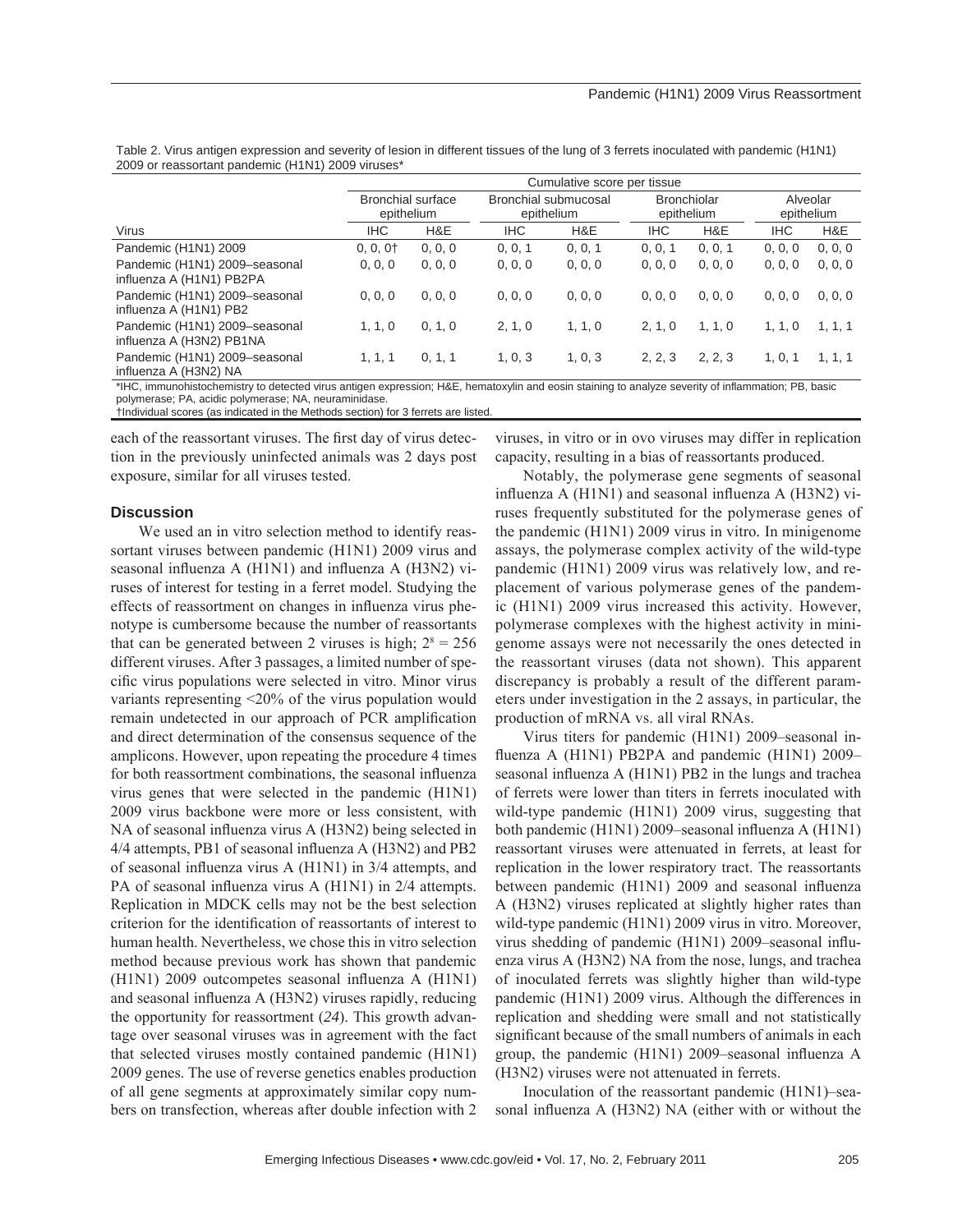PB1 of seasonal influenza virus A [H3N2]) resulted in higher expression of virus antigen and more severe lesions at all levels of the lower respiratory tract compared with inoculation of wild-type pandemic (H1N1) 2009 virus (Table 2; Figure 4). In a previous study, the wild-type pandemic (H1N1) 2009 virus was detected more abundantly in the lower airways of ferrets than in the present study (*18*). We attribute this difference to the use of a virus isolate rather than a virus generated by reverse genetics and to a different batch of ferrets in the previous study. In the present study, all viruses were produced with reverse genetics and can thus be compared directly. Moreover, the reassortant pandemic (H1N1) 2009 virus with the NA of the seasonal influenza virus A (H3N2) was more pathogenic than both sources of pandemic (H1N1) 2009 virus, either the wildtype isolate or the virus derived by reverse genetics. Increased severity of lesions may be related to higher virus replication in the lung, to stronger host immune responses, or both (*25*).

We conclude that the pandemic (H1N1) 2009 virus has the potential to reassort with seasonal influenza virus A ( $H1N1$ ) and influenza virus A ( $H3N2$ ) and that such reassortment events could result in viruses with increased pathogenicity in ferrets. Although increased pathogenicity in ferrets cannot be extrapolated directly to increased pathogenicity in humans, ferrets are susceptible to natural infection and respiratory disease and lung pathology develop in a manner similar to the that in humans infected with seasonal, avian, or pandemic influenza viruses. Thus, the ferret model is generally thought to be a good animal model for influenza in humans (26,27). Patterns of influenza virus attachment to cells of the respiratory tract are also similar



Figure 4. Examples of virus antigen expression and severity of lesions in different tissues of the lungs of ferrets. A) Bronchial surface; B) bronchial submucosal gland; C) bronchiole; D) alveolus. Two of 3 ferrets inoculated with wild-type pandemic (H1N1) 2009 virus had neither virus antigen expression (first column) nor associated lesions (second column) in the lung at day 3 postinoculation. In contrast, all 3 ferrets inoculated with reassortant pandemic (H1N1) 2009–seasonal influenza (H3N2) virus neuraminidase had virus antigen expression in bronchi, bronchial submucosal glands, bronchioles, and alveoli (third column), associated with epithelial degeneration and necrosis and infiltration of inflammatory cells, predominantly neutrophils (fourth column). IHC, immunohistochemistry; H&E, hematoxylin and eosin stain. Original magnification x400.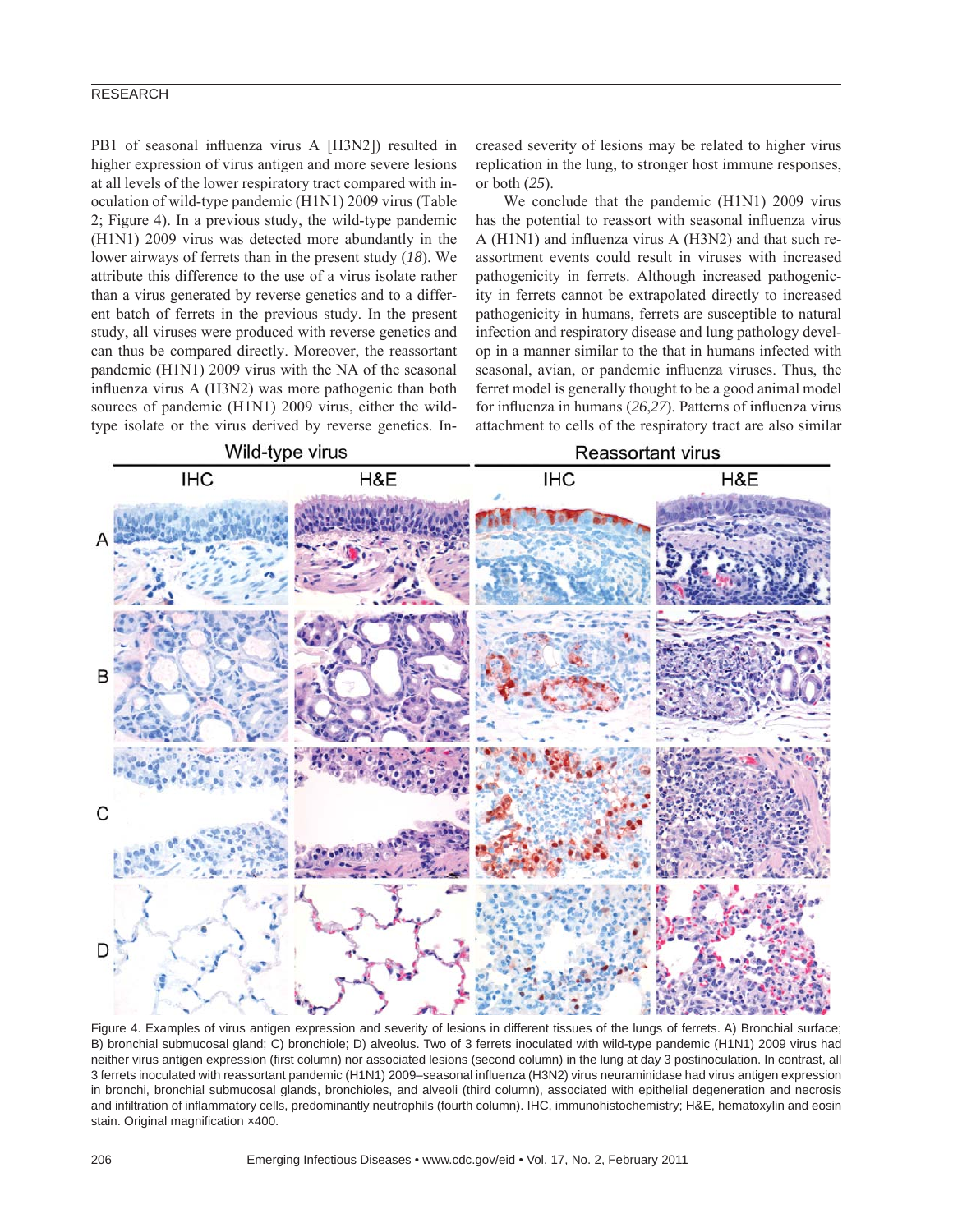in ferrets and humans (*28*), and the ferret model has further been used successfully for studies on virus transmission through respiratory droplets or aerosols (*18*,*29*).

All reassortants were transmitted between ferrets through aerosol or respiratory droplets. These results demonstrate that some reassortants between pandemic (H1N1)  $2009$  and seasonal influenza A (H3N2) were viable, remained transmissible, and were more pathogenic than the wild-type pandemic (H1N1) 2009 virus and emphasize the importance of monitoring reassortant viruses in surveillance programs because reassortment events may affect pathogenicity.

Although viruses with the NA gene (with or without the PB1 gene) of seasonal influenza  $A$  (H3N2) were identified here as potentially fit virus reassortants, reassortant viruses with other gene constellations may have selective advantages in humans as well. The 1968 influenza virus A (H3N2) pandemic also continued to reassort after the pandemic year, resulting in viruses during 1969–1971 with a different N2 gene than those earlier in the pandemic (*30*). Reassortants of influenza virus A (H1N2) with the HA of seasonal influenza  $A$  (H1N1) and the NA of seasonal influenza A (H3N2) viruses have been isolated from humans during previous influenza seasons, thereby confirming that reassortant influenza viruses with such an HA/NA combination can emerge in humans (*15*,*16*). Moreover, influenza (H1N2) viruses frequently have been detected in pigs around the world (*31*). Therefore, we recommend that reassortant of pandemic (H1N1) 2009 influenza viruses be monitored closely in surveillance programs, particularly when changes in pathogenicity or transmission in humans become apparent.

## **Acknowledgments**

We thank Peter van Run, Geert van Amerongen, Dennis de Meulder, Dennis Akkermans, and Robert Dias-D'Ullois for technical assistance and Emmie de Wit and Vincent Munster for designing pathogenesis and transmission models.

This work was financed through EU FP7 programme project "EMPERIE" (No. 223498) and the National Institute of Allergy and Infectious Diseases, National Institutes of Health, contract HHSN266200700010C.

Ms Schrauwen is a PhD student at the Erasmus Medical Centre in Rotterdam. Her research interests include the pathogenesis and the molecular biology of influenza virus.

#### **References**

- 1. Novel Swine-Origin Influenza A (H1N1) Virus Investigation Team, Dawood FS, Jain S, Finelli L, Shaw MW, Lindstrom S, et al. Emergence of a novel swine-origin influenza A (H1N1) virus in humans. N Engl J Med. 2009;360:2605–15. DOI: 10.1056/NEJMoa0903810
- 2. Pandemic WHO. (H1N1) 2009—update 98. 2010 [cited 2010 Apr

30]. http://www.who.int/csr/don/2010\_04\_30a/en/index.html

- 3. Libster R, Bugna J, Coviello S, Hijano DR, Dunaiewsky M, Reynoso N, et al. Pediatric hospitalizations associated with 2009 pandemic influenza A (H1N1) in Argentina. N Engl J Med. 2010;362:45–55. DOI: 10.1056/NEJMoa0907673
- 4. Perez-Padilla R, de la Rosa-Zamboni D, Ponce de Leon S, Hernandez M, Quinones-Falconi F, Bautista E, et al. Pneumonia and respiratory failure from swine-origin influenza A (H1N1) in Mexico. N Engl J Med. 2009;361:680–9. DOI: 10.1056/NEJMoa0904252
- 5. Cao B, Li XW, Mao Y, Wang J, Lu HZ, Chen YS, et al. Clinical features of the initial cases of 2009 pandemic influenza A (H1N1) virus infection in China. N Engl J Med. 2009;361:2507–17. DOI: 10.1056/NEJMoa0906612
- 6. Louie JK, Acosta M, Jamieson DJ, Honein MA, California (H1N1) Pandemic Working Group. Severe 2009 H1N1 influenza in pregnant and postpartum women in California. N Engl J Med. 2010;362:27– 35. DOI: 10.1056/NEJMoa0910444
- 7. Louie JK, Acosta M, Winter K, Jean C, Gavali S, Schechter R, et al. Factors associated with death or hospitalization due to pandemic 2009 influenza A(H1N1) infection in California. JAMA. 2009;302:1896–902. DOI: 10.1001/jama.2009.1583
- 8. Donaldson LJ, Rutter PD, Ellis BM, Greaves FE, Mytton OT, Pebody RG, et al. Mortality from pandemic A/H1N1 2009 influenza in England: public health surveillance study. BMJ. 2009;339:b5213. DOI: 10.1136/bmj.b5213
- 9. Garten RJ, Davis CT, Russell CA, Shu B, Lindstrom S, Balish A, et al. Antigenic and genetic characteristics of swine-origin 2009 A(H1N1) influenza viruses circulating in humans. Science. 2009;325:197–201.
- 10. Boni MF, Manh BH, Thai PQ, Farrar J, Hien TT, Hien NT, et al. Modelling the progression of pandemic influenza A (H1N1) in Vietnam and the opportunities for reassortment with other influenza viruses. BMC Med. 2009;7:43. DOI: 10.1186/1741-7015-7-43
- 11. Bastien N, Antonishyn NA, Brandt K, Wong CE, Chokani K, Vegh N, et al. Human infection with a triple-reassortant swine influenza A(H1N1) virus containing the hemagglutinin and neuraminidase genes of seasonal influenza virus. J Infect Dis. 2010;201:1178-82. DOI: 10.1086/651507
- 12. Falchi A, Arena C, Andreoletti L, Jacques J, Leveque N, Blanchon T, et al. Dual infections by influenza A/H3N2 and B viruses and by influenza A/H3N2 and A/H1N1 viruses during winter 2007, Corsica Island, France. J Clin Virol. 2008;41:148–51. DOI: 10.1016/j. jcv.2007.11.003
- 13. Liu W, Li ZD, Tang F, Wei MT, Tong YG, Zhang L, et al. Mixed infections of pandemic H1N1 and seasonal H3N2 viruses in 1 outbreak. Clin Infect Dis. 2010;50:1359–65. DOI: 10.1086/652143
- 14. Lee N, Chan PK, Lam WY, Szeto CC, Hui DS. Co-infection with pandemic H1N1 and seasonal H3N2 influenza viruses. Ann Intern Med. 2010;152:618–9.
- 15. Guo YJ, Xu XY, Cox NJ. Human influenza A (H1N2) viruses isolated from China. J Gen Virol. 1992;73:383–7. DOI: 10.1099/0022- 1317-73-2-383
- 16. Al Faress S, Ferraris O, Moules V, Valette M, Hay A, Lina B. Identification and characterization of a late AH1N2 human reassortant in France during the 2002–2003 influenza season. Virus Res. 2008;132:33–41. DOI: 10.1016/j.virusres.2007.10.007
- 17. Herfst S, Chutinimitkul S, Ye J, de Wit E, Munster VJ, Schrauwen EJ, et al. Introduction of virulence markers in PB2 of pandemic swine-origin influenza virus does not result in enhanced virulence or transmission. J Virol. 2010;84:3752–8. DOI: 10.1128/JVI.02634-09
- 18. Munster VJ, de Wit E, van den Brand JM, Herfst S, Schrauwen EJ, Bestebroer TM, et al. Pathogenesis and transmission of swine-origin 2009 A(H1N1) influenza virus in ferrets. Science. 2009;325:481-3.
- 19. de Wit E, Spronken MI, Bestebroer TM, Rimmelzwaan GF, Osterhaus AD, Fouchier RA. Efficient generation and growth of influenza virus A/PR/8/34 from eight cDNA fragments. Virus Res.